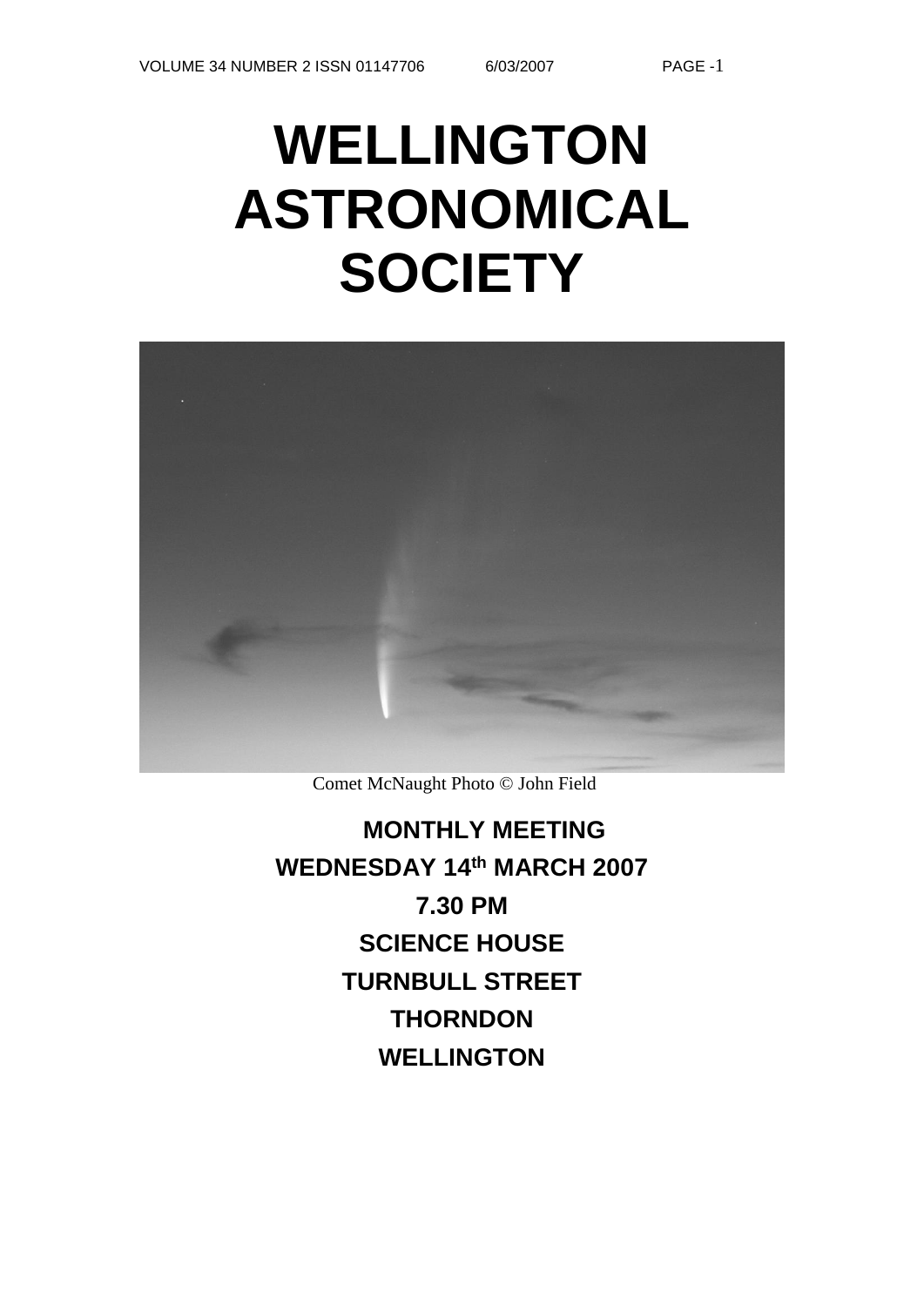| <b>CONTENTS</b>                          |               |                                         |         |  |
|------------------------------------------|---------------|-----------------------------------------|---------|--|
|                                          | Page          |                                         | Page    |  |
| Abstract for Monthly talk by John Field. | 2             | Report on Upper Hutt Carnival           | 3       |  |
| Request for donations                    | 2             | Galactic Circle "Superstar"             | $3 - 4$ |  |
| Gifford telescope training               | 2             | Energy efficiency submissions<br>wanted | 4       |  |
| Upcoming star parties                    | $\mathcal{P}$ | What's in the sky in March              | $4 - 5$ |  |
| Editorial disclaimer                     | 2             | Diary of Astronomical<br>Phenomena      | $5 - 6$ |  |
| <b>Thomas King Observatory</b>           | $2 - 3$       | March Sky Map                           | 7       |  |
| Pen pal wanted for Czech astronomer      | 3             | ASTRONZ ad                              | 8       |  |
| WVMC 20 <sup>th</sup> anniversary event  | 3             |                                         |         |  |

## **Comet McNaught by John Field.**

In early January the first comet visible in the daylight sky for over 40 years appeared in our sky. Astronomers in both hemispheres were treated to the beautiful sight of Comet McNaught, We in the southern hemisphere got the best views and the best pictures! In this highly illustrated presentation John Field will explain what a comet needs to have, to be a "Great Comet", some past Great Comets, and a look at the discovery, origin, orbit and images of the Comet McNaught (including recent images taken by large telescopes). If you have any images of the comet bring them along on either CD or Memory Stick and share them us.

## **Request for Donation at meetings**

The WAS Committee would like to request that members attending the monthly meetings consider providing a "gold coin" donation. A small donation will help to cover the hire of the room, projector, tea and coffee supplies.

## **Training to operate Gifford Observatory telescope.**

The Gifford Observatory telescope is a fine instrument that should be used more by Wellington Astronomical society members. If more skilled operators become trained then WAS can hold star parties at this convenient city location. Those who are interested should contact Duncan Hall at 474 5350 email [duncan.hall@ieee.org](mailto:duncan.hall@ieee.org)

## **Upcoming Star Parties**

We often post up-to-date information about upcoming star parties on the society's announcements' email group. If you'd like to join, send a blank email to: [announce](mailto:announce-subscribe@astronomy.wellington.net.nz)[subscribe@was.org.nz](mailto:announce-subscribe@astronomy.wellington.net.nz).

Galactic Circle will meet at Carter Observatory on Wednesday 21<sup>st</sup> March between 4.30 and 6.30pm. The group is coordinated by Marilyn Head ph 389-0882 email [marilyn@actric.gen.nz](mailto:marilyn@actric.gen.nz)

The Gifford Observatory star party is on Saturday 17<sup>th</sup> March. For more details contact Duncan Hall at phone 474 5350, email [duncan.hall@ieee.org](mailto:duncan.hall@ieee.org)

**The Pauatahanui Star Party** will be held on Saturday March 10<sup>th</sup>. Observing will commence after dark. The Phone number at Pauatahanui is 021-102-6056.

**Secondary Schools Group** will meet at Carter Observatory on Monday 12<sup>th</sup> March at 4.45pm. The group is coordinated by John Field *ifield @was.org.nz* or phone 938-4526 **Please note that mobile charges may apply when you phone some of these numbers**

## **Editorial Disclaimer**

Views expressed in this newsletter are not necessarily those of the Society as a whole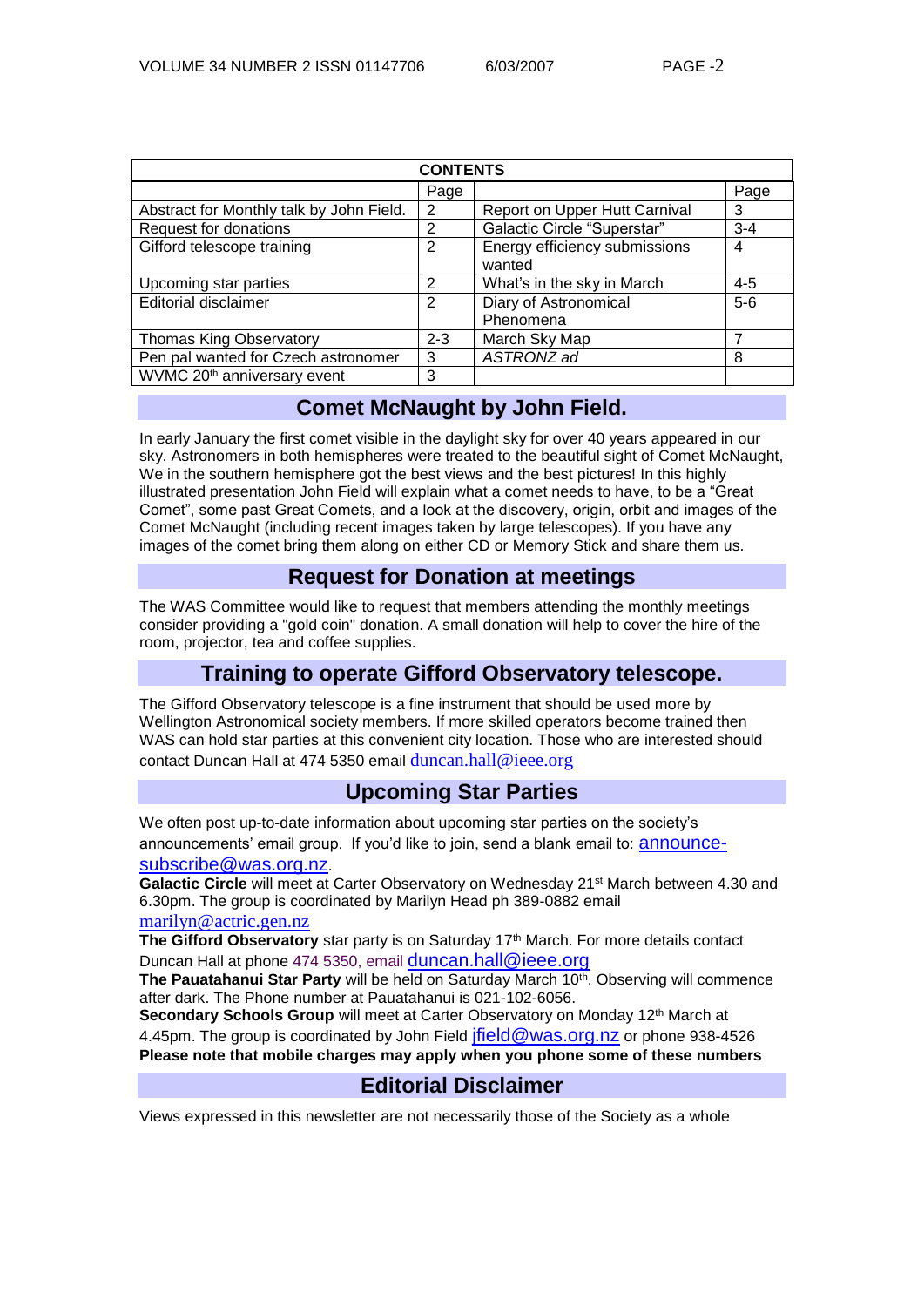## **Thomas King Observatory**

W.A.S members are now able to use the TKO on any Tuesday night. Please let Carter staff know if you are interested in training as this can happen even on cloudy nights. The key will be kept at Carter and can be collected on the evening. Staff will ensure correct set up as well as signage for the public (by donation). There must be at least two people on site at all times. The key is to be returned to Carter unless by prior arrangement. There is a cabinet for items to be locked up. This can include, eyepieces, torches, star maps etc. There will be a table of information for customers about the Carter Observatory. Ross Powell Ph 389-9765, email [rpowell@was.org.nz](mailto:rpowell@astronomy.wellington.net.nz) or Vicki Irons Ph 970-5215 email [virons@was.org.nz](mailto:virons@astronomy.wellington.net.nz).

## **Czech astronomer wants Pen pal greetings from the Czech Republic !**

A few days ago I managed to find your email address when I found the web site of the WAS. The main reason of this message is, I would like to get in touch with a penpal with similar hobbies to improve my English and discuss astronomy, observing, etc.. Any reply, contact or address would be appreciated. Jan Safar email [castor.pollux@centrum.cz](mailto:castor.pollux@centrum.cz)

## **Wellington Vintage Machinery Club 20 Year anniversary**

The Wellington Vintage Machinery Club will be holding an event to coincide with their 20<sup>th</sup> anniversary on  $7<sup>th</sup>$  and  $8<sup>th</sup>$  April 2007. Wellington Astronomical Society has been invited to participate. Space allocated to solar observing and astronomical displays. Further details will be in the April newsletter. Anyone interested in participation should contact Brenda Johnston ph 461-6612 (weekdays except Monday) or 4789-008 (night) email bjohnston@was.org.nz

## **WAS at the Upper Hutt Carnival Saturday 24th February by Ross Powell**

On the 24 February, Brenda Johnston, Murray Forbes, and myself went to the Upper Hutt Carnival at Trentham, equipped with telescopes and solar filters. Many passers-by saw the sun safely through our 6-inch Dobsonian and Brenda`s 3-inch refractor, both fitted with solar filters. The Questar was aimed at distant trees. This was for many their first experience of looking through a telescope, and few had seen the sun before. We had a steady stream of visitors and were kept busy answering questions about astronomy, or listening to people`s experiences of the comet. One sunspot was visible. During the afternoon we viewed the moon with a range of coloured filters through Brenda`s refractor. This improved the contrast. Green was best, and yellow also good. Weather was generally good with just a few passing clouds. One or two membership forms were handed out. Our display of pictures by WAS members included pictures of the Pauahatanui and Thomas King observatories. All had a great time. Thanks to John Field, Gerald Griggs, Aline Homes and Don McDonald for the photographs and Graham Blow for the information on the November 12<sup>th</sup> 2005 lunar occultation of ZC 35.

## **Galactic Circle feature - Superstar**

This month we look at the brightest, heaviest star in the Galaxy! No not Fat Albert but Eta Carina, a star that is over 4 million times brighter than our Sun and 1 hundred times heavier. How does a star get so big; is there a super- duper size McStarbucks that this star spent too long at or is just greedy? Find out how this star got so big and what will happen, or perhaps has happened, to our brightest star. Marilyn has created an awesome rap called "Supernova Rap" so come along and bring your singing voice!

#### February Meeting.

At the February meeting we made comet orbits, string patterns of the stars, (at which John was not very good), and made highly explosive, mucky and FUN comets! Many thanks to BOC gasses for donating the dry ice for comet making. It was great to meet four new Galactic Circle members… Welcome to the club!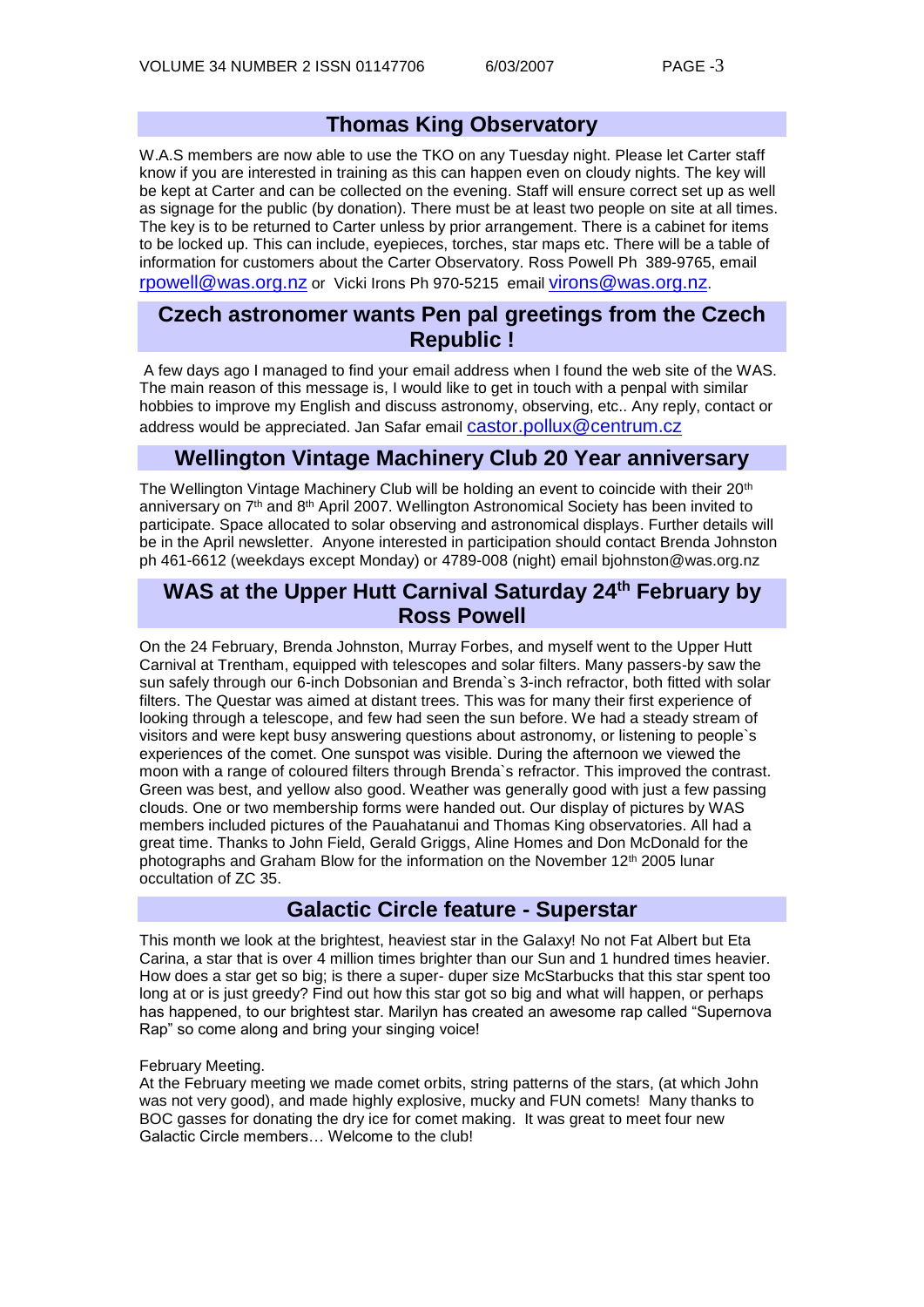## **Energy Efficiency - Submissions Sought. Taken from Royal Astronomical Society of New Zealand. Email Newsletter Number 78, 25 February 2007**

Steve Butler seeks: Are you able to prepare a submission to help retrieve the night sky from the effects of light pollution? The Draft New Zealand Energy Efficiency and Conservation Strategy are now in submissions stage. This strategy is called "Making it Happen". The strategy is the Government's proposal for an action plan to cut energy waste, help every New Zealander save money, use energy more efficiently and improve our health and comfort. The strategy is a 72 page PDF document, available on the web

.<http://www.eeca.govt.nz/about/national-strategy/release-of-draft-nzeecs>.

A key statement in this draft strategy is "There is increasing recognition that New Zealand cannot continue to use energy in the way it has done in the past. It is time for a concerted effort to reduce wastage."Some of the questions asked for submitters to answer: How can local government and non-government agencies work with central government to improve the uptake of energy efficiency and renewable energy? What is needed to enable this to happen? Are there other targets we should be using for the electricity sector, e.g. a low-carbon electricity system target? Are there any big opportunities that have been overlooked in this draft? I will prepare a submission on behalf of the RASNZ Dark Skies Group. Feel free to send me comments. For your own submission, base it on your situation, pointing out how wasteful lighting impacts on your activities. I feel our main message is that energy savings can be made if lighting is directed only where it is needed. Lower wattage lamps can be used if waste is eliminated.

Please send your submission to: Draft Strategy Submissions Energy Efficiency and Conservation Authority PO Box 388 **Wellington** 

Or email it to: [feedback@eeca.govt.nz](mailto:feedback@eeca.govt.nz) You may also make a submission via the EECA website, [www.eeca.govt.nz](http://www.eeca.govt.nz/) Your submission must be received by the Energy Efficiency and Conservation Authority (EECA) by 5pm Friday 30 March 2007.If you do send in a submission please let me know so I can get some idea of the support we have. Thanks for your help. Steve Butler, RASNZ Dark Skies: <http://rasnz.org.nz/darkskies/>New Zealand Urban Design

## **What's in the Sky in March: Information provided by Carter Observatory**

**March** is an excellent month for viewing the planets. All the 5 major planets, Mercury, Venus, Mars, Jupiter and Saturn will be visible for all of the month.

**Venus** will be visible in the evening twilight sky. At the start of the month it sets at 21 15 and at 19 41\* by month's end. Venus starts the month in the constellation of Pisces, moving into Aries on March 18. Its magnitude is a constant –4.0 during March.

**Saturn** will be visible for the first three quarters of the night. At the start of the month it sets at 05 26 and at 02 19\* by month's end. Saturn is in the constellation of Leo, in which it remains until September 2009. Its magnitude slightly fades from 0.0 to 0.2 during the month.

**Jupiter** will be visible for the last two thirds of the night in March. At the start of the month it rises at 00 29 and at 21 35\* by month's end. Jupiter is in the constellation of Ophiuchus, in which it remains until 2007 December. Its magnitude increases from –2.0 to –2.3 during the month.

**Mars** will be visible for the last quarter of the night. At the start of the month it rises at 03 46 and at 02 45\* by month's end. Mars is in the constellation of Capricornus. Its magnitude slightly increases from 1.3 to 1.1 during the month.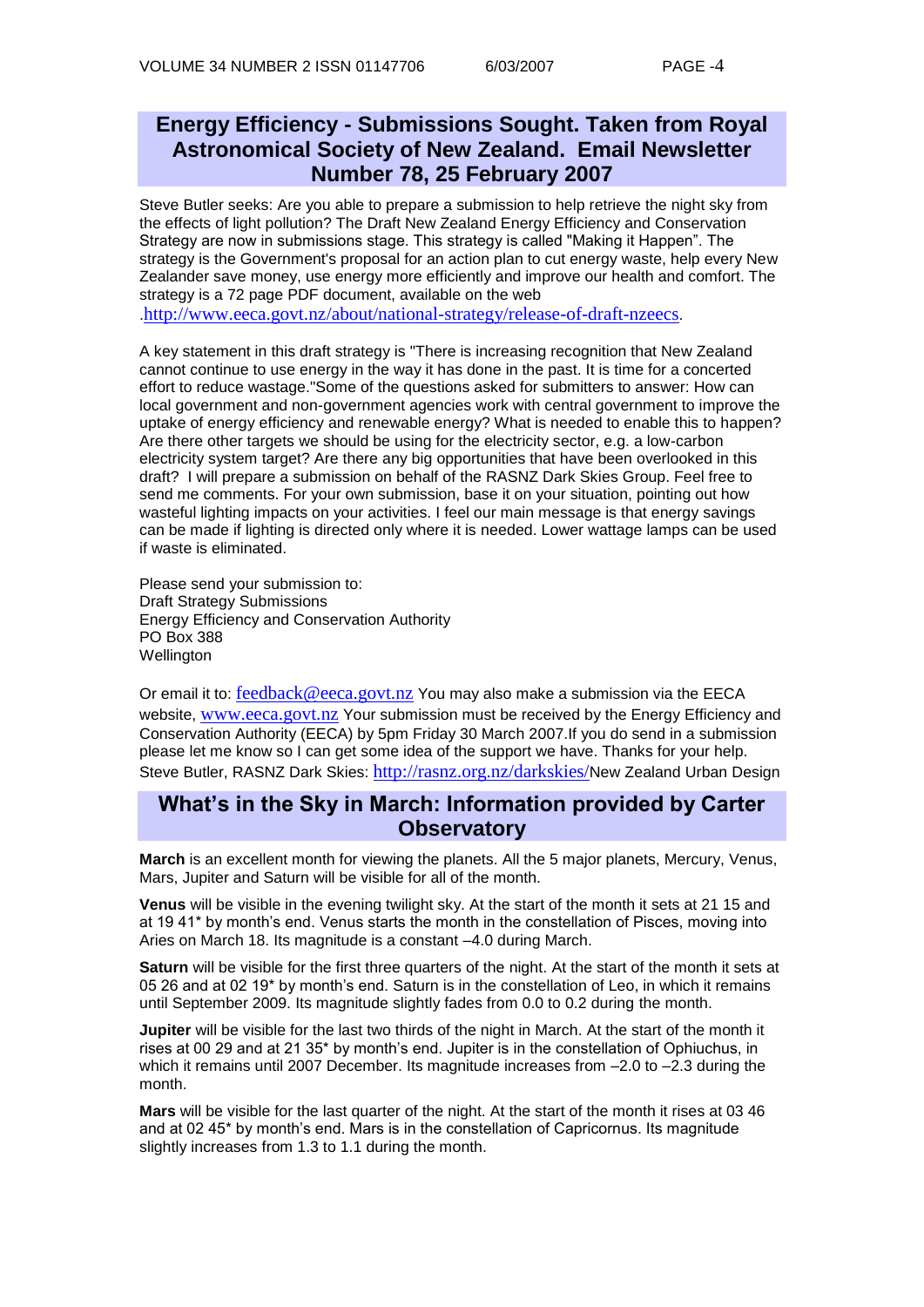**Mercury** is visible in the morning sky. At the start of the month it rises at 06 12, at 05 02 by March 17, by 04 02<sup>\*</sup> by March 18 and at 04 19<sup>\*</sup> by month's end. Mercury starts the month in the constellation of Capricornus, moving into Aquarius on March 16. Its magnitude rapidly brightens in the month from 2.6 to 0.1.

All times are for Wellington unless otherwise stated. Other centres may vary by a few minutes. \*Time corrected for the change from New Zealand Daylight Time (NZDT) to New Zealand Standard Time (NZST).

#### **Phases of the Moon**

Full Moon – March 4 at 12 17. Last Quarter – March 12 at 16 54. New Moon – March 19 at 14 43 First Quarter – March 26 at 06 16.

#### **New Zealand Daylight Time Ends**

Time changes from New Zealand Daylight Time (NZDT) to New Zealand Standard Time (NZST) on the morning of Sunday, March 18, at 02:00. Clocks and watches need to be put back by one hour so we will then be 12 hours ahead of Universal Time (UT). It means we get an extra hour in bed on the Saturday night, but unfortunately the light evenings are shorter.

#### **Autumnal Equinox**

The Southern Hemisphere Autumnal Equinox occurs on March 21 at 12:07. This is when the Sun moves from the Southern Hemisphere into the Northern Hemisphere.

#### **Meteor Showers**

A weak shower, the gamma Normids, is active from February 25 to March 22 (with maximum activity about March 14 when 8 meteors per hour can be expected). The radiant is at R.A. 16h36m and Dec. -51°. Average meteor magnitude is 2.4. The radiant is in the constellation of Normae. There is no convenient bright star at this point. So draw an imaginary line from the Acrux (alpha Crucis), the bottom and brightest star in the Southern Cross to Rigil Kentaurus (alpha Centauri), the brighter star of the two pointers. Continue the line for about the same distance between the two stars to be approximately at the radiant point. This radiant point is visible for the whole of the night although is very low in the southern evening sky.

The beta Pavonids shower is active from March 11 to April 16, with peak activity in early April when about 13 meteors per hour, averaging magnitude 2.6, can be expected. The radiant is at R.A. 20h32m and Dec.  $-63^\circ$ . The radiant is in the constellation of Pavonis, near to alpha Pavonis (the "Peacock Star"), which is visible for the whole of the night.

Another shower, the alpha Scorpids is active between March 26 and May 12 (with maximum activity of about 10 meteors per hour on May 03). The radiant position is R.A. 16h00m and Dec. -27°. The radiant is in the constellation of Scorpii, near to Antares (alpha Scorpii), which is visible for all but the beginning of the night.

### **Diary of Astronomical Phenomena: Information provided by Carter Observatory**

- Mar 4 Full Moon at 12 17.
- 7 Moon at apogee (furthest from the Earth) at 17:00 (Distance = 0.0027130  $AU = 405,860$  km).
- 7 Mercury stationary against the background stars at 23 00, as its motion changes from a Westerly to an Easterly direction.
- 19 New Moon at 14 43.
- 20 Moon at perigee (closest to the Earth) at 07:00. (Distance = 0.0023918  $AU = 357,810$  km).
- 21 Autumnal Equinox at 12 07.
- 22 Mercury at greatest Westerly elongation from the Sun  $(28^{\circ})$  at 14 00.

#### **Sunrise/Sunset**

On the next page are Sunrise and Sunset times for each Monday of the month for Wellington. The table also gives the time of Transit (Trans), the maximum Altitude (Alt) and the Azimuth (Az).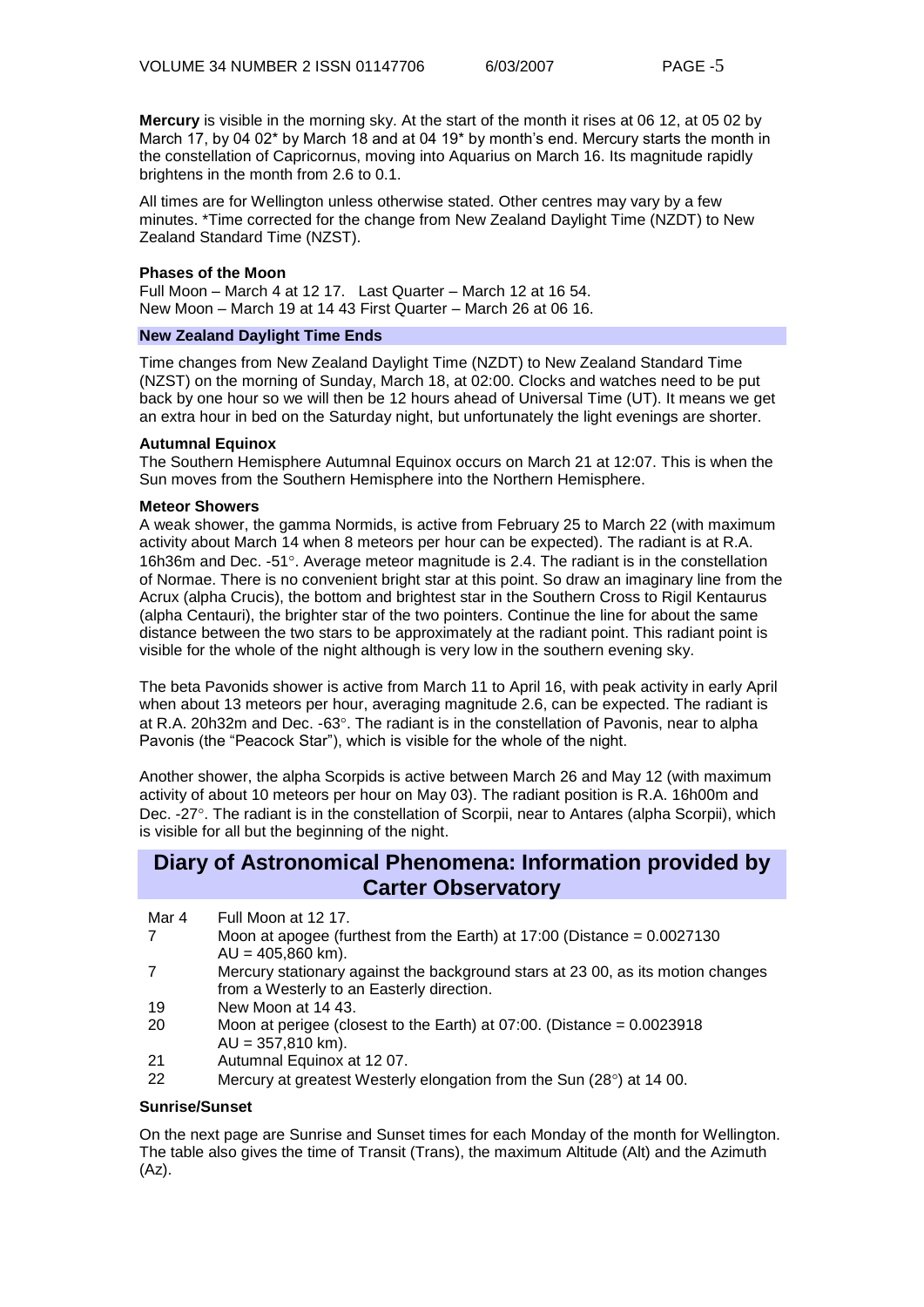The time of transit is when the Sun crosses the local North-South meridian from East to West. At the time of transit, shadows will point South. The transit time is also the time at which the Sun is at its maximum altitude (Alt). Assuming your horizon is at sea level, the Azimuth is the position on the horizon where the Sun rises or sets. The angle is measured from true North (not magnetic North), towards the East for Sunrise and towards the West for Sunset. An azimuth of  $90^\circ$ , for Sunrise, means the Sun rises exactly in the East and for Sunset the Sun sets exactly in the West.

For azimuths less than  $90^\circ$ , the Sun rises to the North of East and sets to the North of West (Winter months). For azimuths greater than  $90^\circ$ . the Sun rises to the South of East and sets to the South of West (Summer months). Other New Zealand centres may differ slightly from Wellington.

| <b>Date</b> | Rise  | <b>Set</b> | Trans | Alt | Αz |
|-------------|-------|------------|-------|-----|----|
| Mar         | H M   | н м        | н м   | ۰   | ۰  |
| 5.          | 07.06 | 1959       | 13 32 | 55  | 98 |
| 12          | 07 14 | 1947       | 13 31 | 52  | 95 |
| 19          | 06 22 | 18 36      | 12 29 | 49  | 91 |
| 26          | 06.29 | 18 24      | 12.27 | 47  | 87 |

#### **Moonrise/Moonset**

The table alongside gives the Moonrise and Moonset times for Wellington for the month. Sun differences between Auckland, Wellington, Christchurch and Dunedin bear little resemblance to the Moon differences because of the Moon's declination) it is not possible to estinmate the difference by consulting the surnise and Sunset tables. Consequently the times for othercentres may deviate by up to 30 minutes

We include the Azimuth (Az) that the Moon rises and sets on the horizon. It assumes your horizon is sea level. Azimuth is measured in degrees from True North (not Magnetic North) either towards East or West depending on

whether it is for Moonrise or Moonset.So for an Azimuth of 90°, the Moon will rise exactly in the East and set exactly in the West. For Azimuths less than  $90^\circ$ , the Moon will rise to the North of East and set to the North of West. Similarly, for Azimuths greater than  $90^\circ$ , the Moon will rise to the South of East and set to the South of West.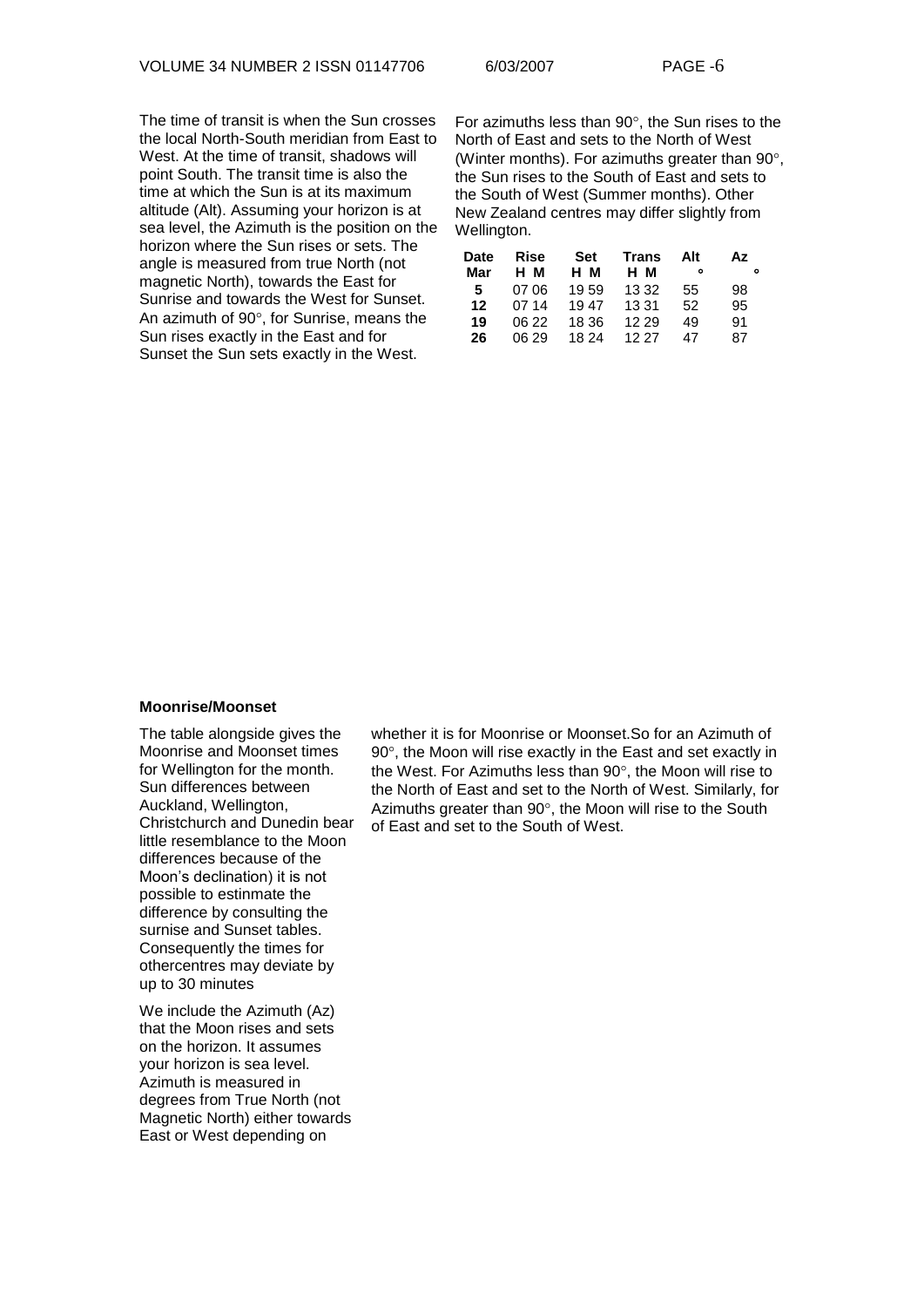| Date<br>Mar  | Rise<br>н м | Αz<br>۰ | Set<br>н м | Date<br>Mar | Rise<br>нм | Αz<br>$\bullet$ | Set<br>нм |
|--------------|-------------|---------|------------|-------------|------------|-----------------|-----------|
|              |             |         |            |             |            |                 |           |
| 1            | 18 57       | 62      | 03 38      | 16          | 03 07      | 120             | 18 10     |
| $\mathbf{2}$ | 19 23       | 69      | 04 46      | 17          | 04 25      | 112             | 18 39     |
| 3            | 1945        | 76      | 05 52      | 18          | 04 44      | 103             | 18 05     |
| 4            | 20 04       | 84      | 06 55      | 19          | 06 02      | 93              | 18 29     |
| 5            | 20 22       | 92      | 07 56      | 20          | 07 21      | 83              | 1854      |
| 6            | 2041        | 99      | 08 57      | 21          | 08 42      | 73              | 19 21     |
| 7            | 21 00       | 106     | 09 57      | 22          | 10 03      | 65              | 1953      |
| 8            | 21 22       | 114     | 10 59      | 23          | 11 23      | 57              | 20 32     |
| 9            | 21 47       | 120     | 12 01      | 24          | 1240       | 53              | 21 20     |
| 10           | 22 18       | 125     | 1306       | 25          | 13 47      | 51              | 22 18     |
| 11           | 22 56       | 128     | 14 09      | 26          | 14 42      | 52              | 23 22     |
| 12           | 23 44       | 130     | 15 11      | 27          | 15 26      | 56              |           |
| 13           |             | 128     | 16 07      | 28          | 16 01      | 60              | 00 31     |
| 14           | 00 44       | 129     | 16 56      | 29          | 16 28      | 67              | 01 38     |
| 15           | 01 52       | 126     | 17 37      | 30          | 16 51      | 74              | 02 44     |
|              |             |         |            | 31          | 17 11      | 82              | 03 47     |

Accurate Sunrise/set and Moonrise for any location, in New Zealand or any location, in New Zealand or any location, in New Zealand or any location, in New Zealand or any location, in New Zealand or anywhere in  $\mathbb{R}$ the World, are available from Carter observation in the world, are available from Carter of the Sun and Moon (or planets) of the Sun and Moon (or planets) or Moon, can also be supplied. The

.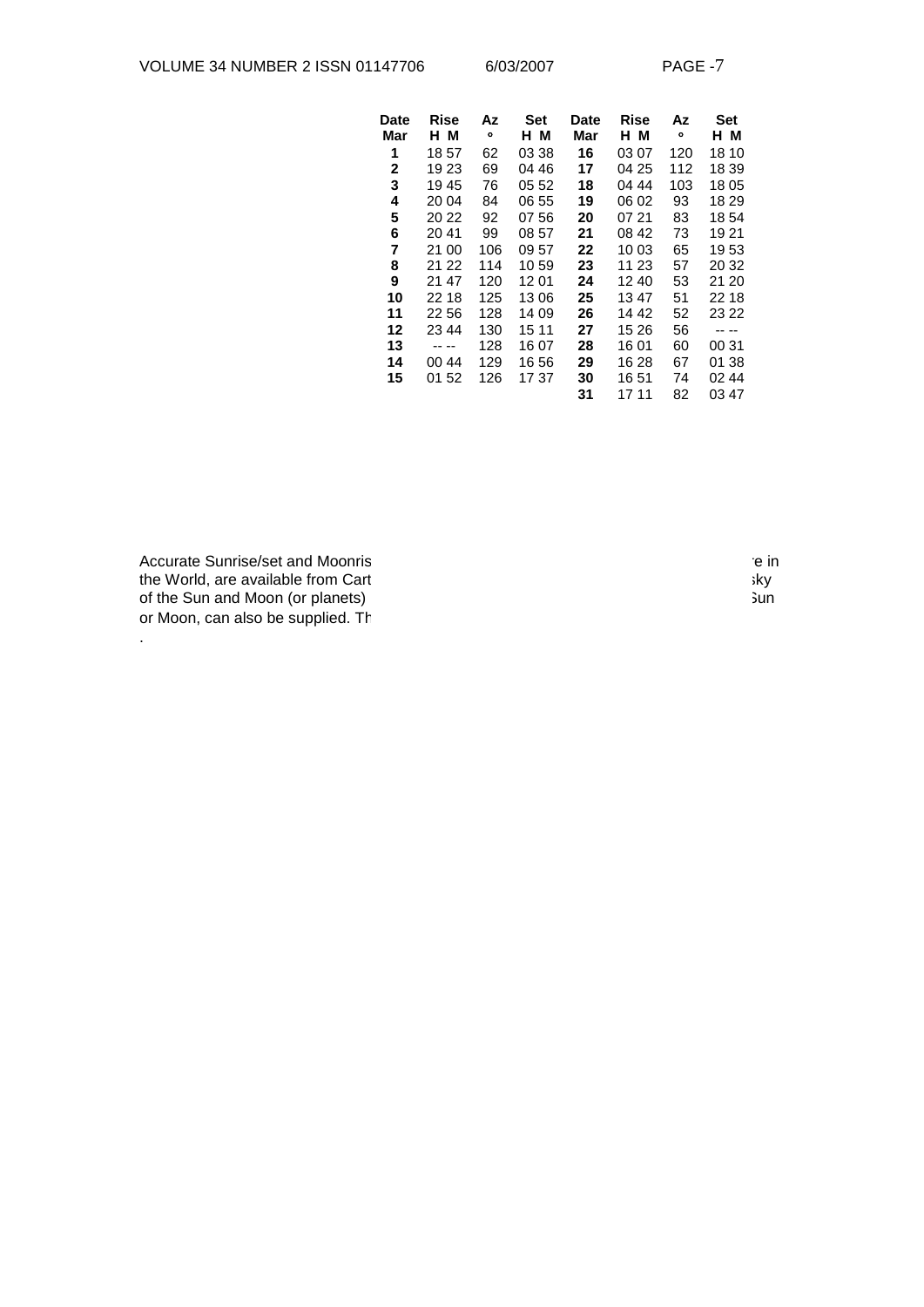**SKY MAP PROVIDED BY CARTER OBSERVATORY** This chart shows the sky as it appears at about 22:00 for March (21:00 after March 17). **HTROM** e<sub>llade</sub> Castor xnilo: CANCER **INIWE** Praesepe ьM L9W\* HONIM SINA **RAMARY** Procyon WONY OSHIA CETUS. EAS **WEST** COLOMB **Spica** MUS<sub>CA</sub> scp RIANGULUM<br>USTRALE GRUS SOUTH

#### **How To Use the Sky Charts**

To use the sky chart hold it up to the sky so that the direction in which you are looking is at the lower edge of the map. For example, if you are looking at the western horizon then the map should be held so that the "WEST" label is at the lower edge. The altitude and direction of the stars and planets will then be correctly shown. The centre of the chart will be directly overhead.The above chart is for 22:00 NZDT, but other month's charts, from previous WAS *Newsletters*, can be used at other times of the night. The table below indicates which month's chart, from back copies, can be used at other times during this month.

| For this time of the night: | 20:00   | 00:00   | 02:00   | 04:00   | 06:00   |
|-----------------------------|---------|---------|---------|---------|---------|
|                             | (19:00) | (23:00) | (01:00) | (03:00) | (05:00) |
| Use this month's charts:    | Feb.    | Apr.    | Mav.    | Jun.    | Jul.    |

Note that although the stars will be correctly positioned, the planets will not be correct as they move against the background stars from month to month.